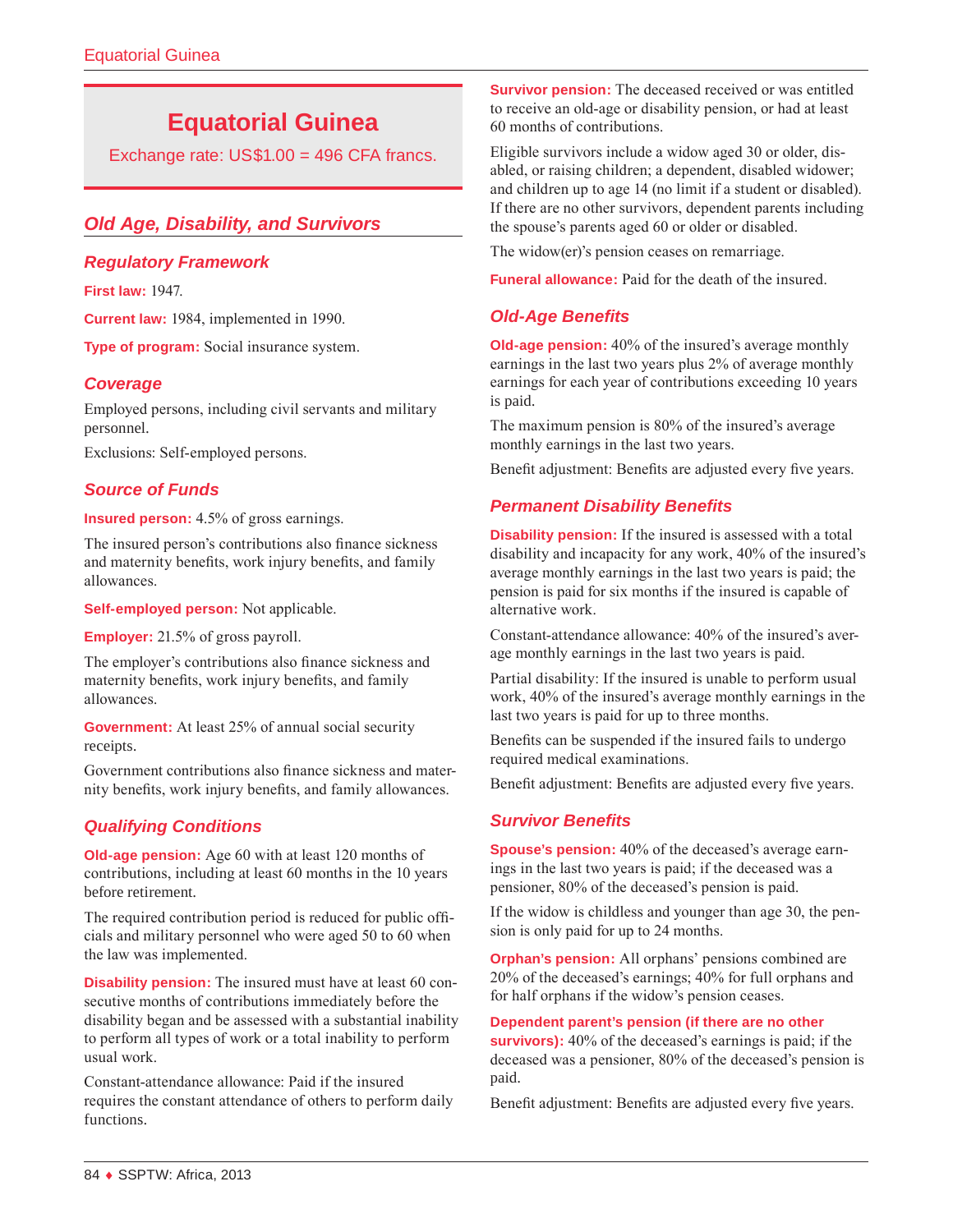**Funeral grant:** A lump sum of two months of the deceased's earnings is paid.

# *Administrative Organization*

Ministry of Labor and Social Security provides supervision. Social Security Institute administers the program.

# *Sickness and Maternity*

# *Regulatory Framework*

**First law:** 1947.

**Current law:** 1984, implemented in 1990.

**Type of program:** Social insurance system.

# *Coverage*

Employed persons, including civil servants and military personnel; pensioners; and persons with disabilities.

Exclusions: Self-employed persons.

# *Source of Funds*

**Insured person:** See source of funds under Old Age, Disability, and Survivors.

**Self-employed person:** Not applicable.

**Employer:** See source of funds under Old Age, Disability, and Survivors.

**Government:** See source of funds under Old Age, Disability, and Survivors.

# *Qualifying Conditions*

**Cash sickness and maternity benefits:** The insured must have paid contributions in the last 12 months.

**Medical benefits:** There is no minimum qualifying period.

# *Sickness and Maternity Benefits*

**Sickness benefit:** 50% of the insured's daily wage is paid after a three-day waiting period for up to 26 weeks; may be extended under certain conditions.

**Maternity benefit:** 75% of the insured's daily wage is paid for six weeks before and six weeks after the expected date of childbirth.

A lump sum of two months of wages is paid if the insured does not meet the qualifying condition for the maternity benefit.

# *Workers' Medical Benefits*

Benefits include medical care for up to 26 weeks, according to a schedule in law.

Cost sharing: The insured pays 25% of the cost of medical care and 50% of the cost of medicine; medicine during hospitalization, pregnancy, and the postnatal period are free.

# *Dependents' Medical Benefits*

**Medical benefits for dependents:** Medical benefits for dependents are the same as those for the insured.

# *Administrative Organization*

Ministry of Labor and Social Security provides supervision.

Social Security Institute administers the program.

# *Work Injury*

#### *Regulatory Framework*

**First law:** 1947.

**Current law:** 1984, implemented in 1990.

**Type of program:** Social insurance system.

#### *Coverage*

Employed persons, including civil servants and military personnel.

Exclusions: Self-employed persons.

#### *Source of Funds*

**Insured person:** See source of funds under Old Age, Disability, and Survivors.

**Self-employed person:** Not applicable.

**Employer:** See source of funds under Old Age, Disability, and Survivors.

**Government:** See source of funds under Old Age, Disability, and Survivors.

# *Qualifying Conditions*

**Work injury benefits:** There is no minimum qualifying period.

# *Temporary Disability Benefits*

50% of the insured's daily wage is paid after a three-day waiting period for up to 26 weeks; may be extended under certain conditions.

# *Permanent Disability Benefits*

**Permanent disability pension:** If the insured is assessed with a total disability and incapacity for any work, 50% of the insured's earnings is paid; the pension is paid for 48 months if the insured is capable of alternative work.

Partial disability: If the insured is unable to perform usual work, 50% of the insured's earnings is paid; the pension is